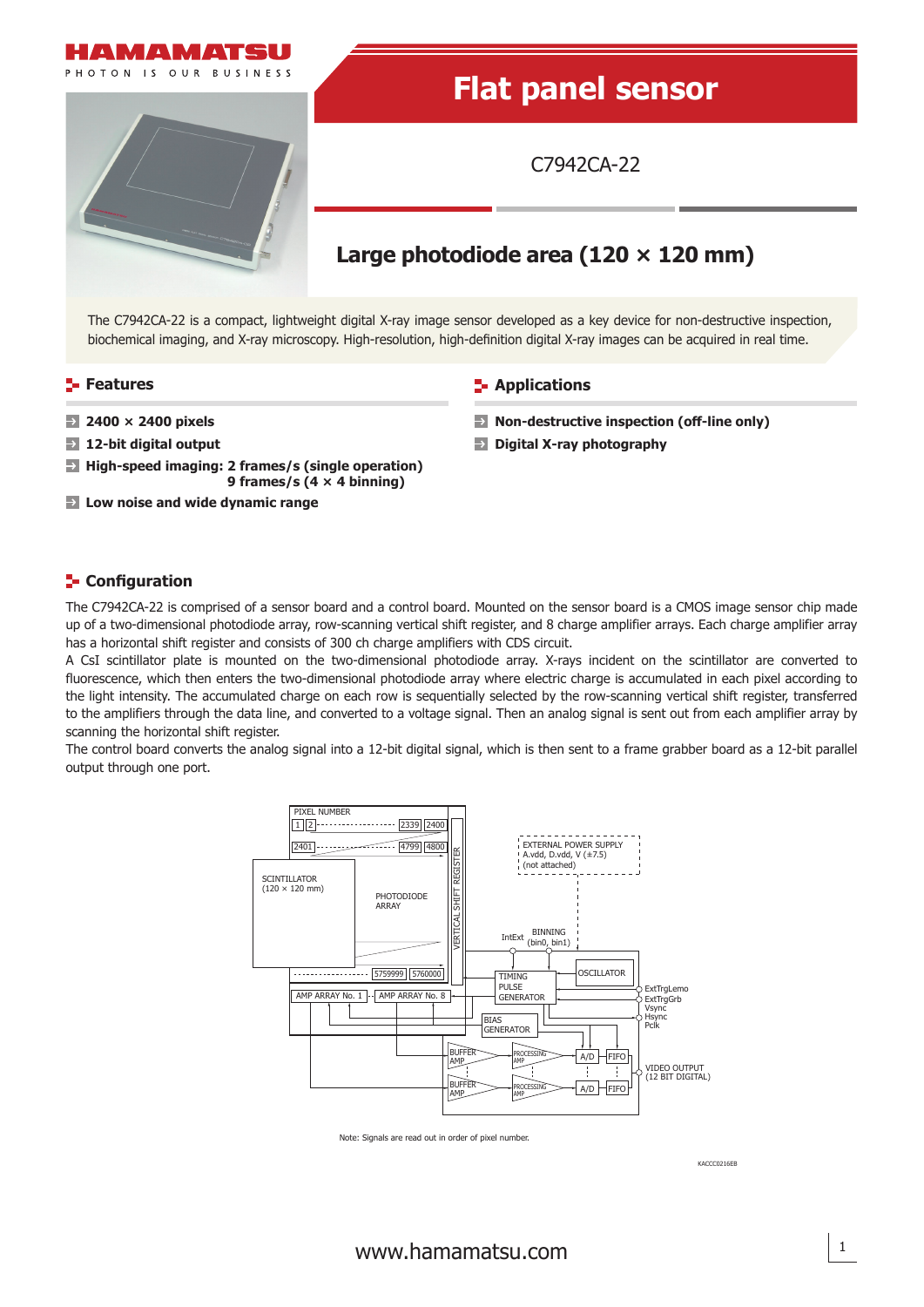# **Structure**

| Parameter                               | <b>Specifications</b>         | Unit                     |
|-----------------------------------------|-------------------------------|--------------------------|
| Pixel size                              | $50 \times 50$                | µm                       |
| Photodiode area                         | $120 \times 120$              | mm                       |
| Number of pixels                        | $2400 \times 2400$            | pixels                   |
| Number of active pixels                 | $2240 \times 2344$            | pixels                   |
| Readout                                 | Charge amplifier array        | $\overline{\phantom{a}}$ |
| Video output (Data1-12)                 | RS-422 (differential), 12-bit | $\overline{\phantom{0}}$ |
| Output data rate                        | 15.15                         | <b>MHz</b>               |
| Synchronous signal (Vsync, Hsync, Pclk) | RS-422 (differential)         | $\overline{\phantom{0}}$ |
| bin0/1, ExtTrgGrb, ExtTrgLemo, IntExt   | TΤL                           | $\overline{\phantom{a}}$ |
| Scintillator                            | CsI                           |                          |

# **Absolute maximum ratings (Ta=25 °C)**

| Parameter                                                 | Symbol       | Value          | Unit            |
|-----------------------------------------------------------|--------------|----------------|-----------------|
| Supply voltage for digital circuitry $(+5 V)$             | D.vdd        | $+6.0$         |                 |
| Supply voltage for analog circuitry (+5 V)                | A.vdd        | $+6.0$         |                 |
| Supply voltage for analog circuitry $(\pm 7.5 \text{ V})$ | $V(\pm 7.5)$ | ±12            |                 |
| Input voltage (bin0/1, ExtTrgGrb, ExtTrgLemo, IntExt)     | Vin          | $0$ to $6.0$   |                 |
| Operating temperature*1                                   | Topr         | 0 to $+40$     | $\circ$         |
| Storage temperature*1                                     | Tstg         | $-10$ to $+60$ | °C              |
| Incident X-ray energy                                     |              | 100            | kV <sub>D</sub> |
| Total warranty dose*2                                     |              | 1 (8730)       | MR(Gy)          |

 $\overline{1}$ : No condensation

When there is a temperature difference between a product and the surrounding area in high humidity environment, dew condensation may occur on the product surface. Dew condensation on the product may cause deterioration in characteristics and reliability.

\*2: Incident X-ray energy 100 kVp or less

Note: Exceeding the absolute maximum ratings even momentarily may cause a drop in product quality. Always be sure to use the product within the absolute maximum ratings.

# **Specifications [Ta=25 °C, A.vdd= 5.0 V, D.vdd= 5.0 V, V(±7.5)= ±7.5 V]**

| Parameter                                                  | Symbol                   | Min.        | Typ.                     | Max. | <b>Unit</b>      |
|------------------------------------------------------------|--------------------------|-------------|--------------------------|------|------------------|
| Frame rate (single operation)                              | Sf(int)                  | 1.9         |                          |      | frames/s         |
| Frame rate ( $2 \times 2$ binning)                         |                          |             | 4                        |      | frames/s         |
| Frame rate (4 $\times$ 4 binning)                          | $\overline{\phantom{0}}$ |             | 9                        |      | frames/s         |
| Frame rate external (single operation)                     | Sf(ext)                  |             | $Sf(int)$ to $0.1$       |      | frames/s         |
| Noise $(rms)*2$                                            | N(rms)                   |             | 1100                     |      | electrons        |
| Saturation charge                                          | Csat                     |             | 2.2                      |      | M electrons      |
| Sensitivity*3                                              | S                        | 20(2.3)     | 25(2.9)                  |      | LSB/mR (LSB/µGy) |
| Resolution*4                                               | Reso                     | 6           | 8                        |      | line pairs/mm    |
| Dynamic range                                              |                          |             | 2000                     |      |                  |
| Defect line*5                                              |                          |             |                          | 20   | lines            |
| Blemish* <sup>6</sup>                                      |                          |             | $\overline{\phantom{a}}$ | 600  | µm               |
| Non-uniformity of sensitivity*6                            |                          |             | $\overline{\phantom{0}}$ | 4    | $\%$             |
| Defect cluster*6                                           |                          | Not allowed |                          |      |                  |
| Bright line output adjacent to a defect line <sup>*6</sup> | $\overline{\phantom{0}}$ |             | $\overline{\phantom{a}}$ | 120  | $\frac{0}{0}$    |
| Output offset*6                                            |                          |             | 65                       | 200  | LSB              |

\*2: Internal trigger mode, single operation

\*3: at 80 kVp without filter

\*4: Spatial frequency at CTF=5 %

\*5: A defect line is a horizontal or vertical line containing 4 or more cosecutive pixels located at the opposite side of an amplifier array or a shift register, that produce 1/8 of the average sensitivity of the surrounding pixels. Adjacent defective lines are not allowed in the vertical or horizontal directions.

\*6: See P. 7, 8, "Description of terms"

\*7: Average of all effective pixels in single operation at Sf(int)

Note: X-ray energy range is 20 k to 100 kVp.

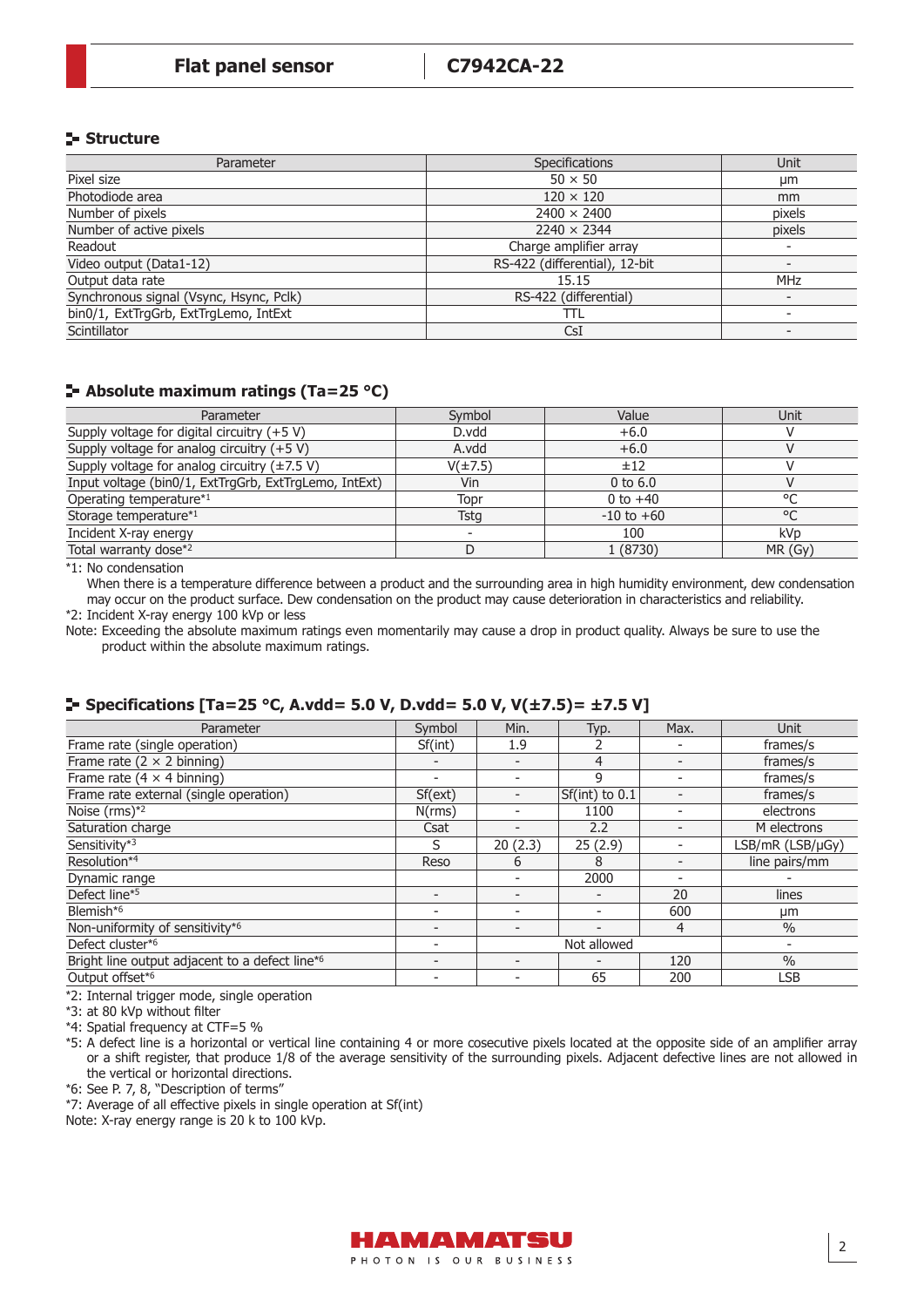## **Resolution**



KACCB0202EB

# **<sup>1</sup>- Output vs. X-ray dose**



AMAMATSU PHOTON IS OUR BUSINESS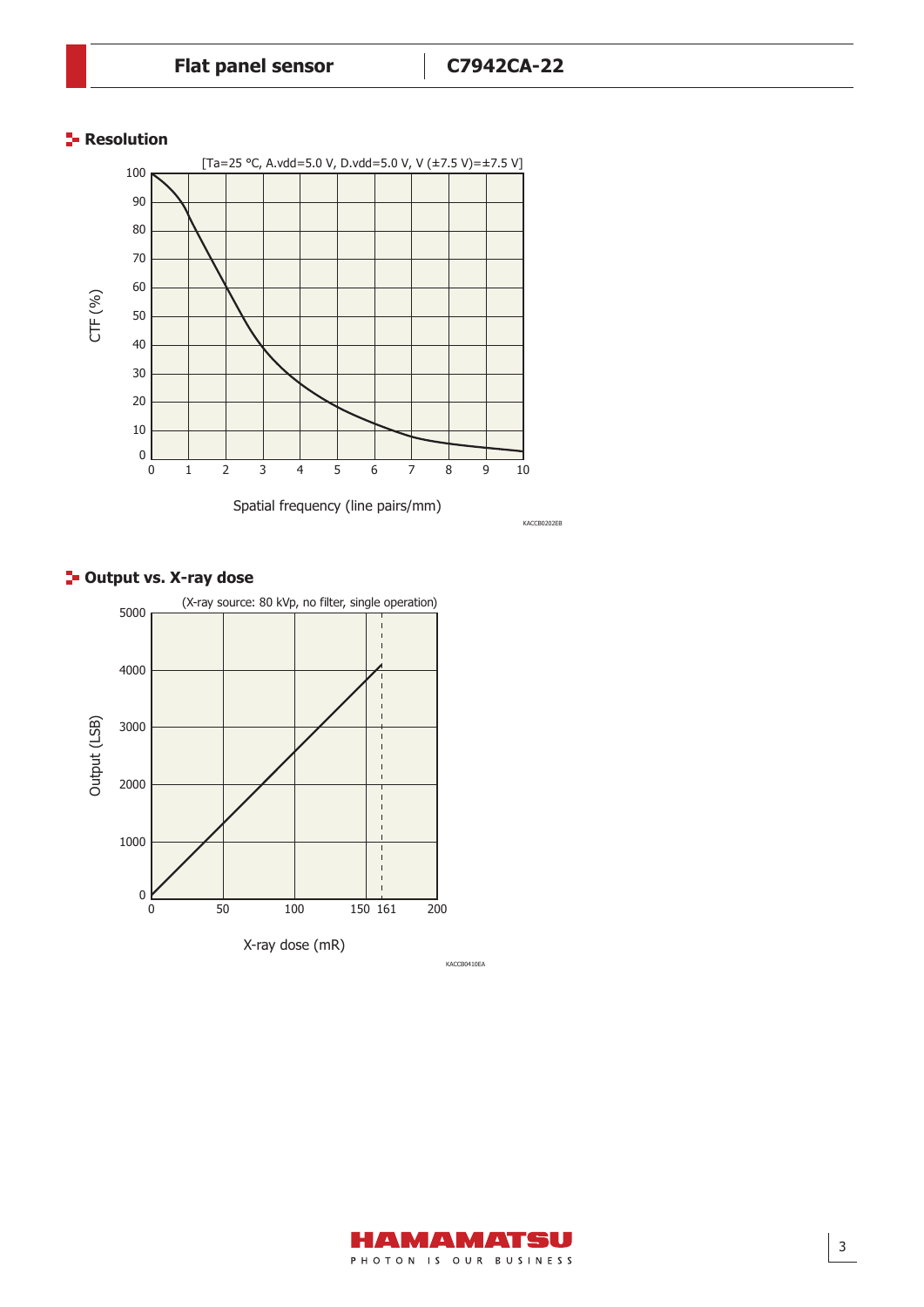# **Timing chart**

Internal trigger mode

To acquire images through a frame grabber board, write parameters in the software program or parameter file by referring to the following timing chart and description.



KACCC0362EC

| Parameter |                 | Count                              |                         |                         |  |
|-----------|-----------------|------------------------------------|-------------------------|-------------------------|--|
|           |                 | Single operation<br>$(1 \times 1)$ | $2 \times 2$<br>binning | $4 \times 4$<br>binning |  |
|           | Effective line  | 2344                               | 1172                    | 586                     |  |
| He        | Dummy line      | 56                                 | 28                      | 14                      |  |
| Phe       | Effective pixel | 2240                               | 1120                    | 560                     |  |
|           | Dummy pixel     | 160                                | 80                      | 40                      |  |
| Phd       |                 | 526                                | 1726                    | 2326                    |  |
| Pg        |                 | 21                                 | 21                      | 21                      |  |

Note: "He" is the Hsync count. Phe, Phd and Pg are the Pclk count.

#### External trigger mode

To acquire images in external trigger mode, input an external trigger pulse as shown below. When the time Tvd has passed after the rising edge of the external trigger pulse, synchronous signals and video signals are obtained.

When used in synchronization with a pulsed X-ray source, X-rays should be irradiated during the Txray period.

|                          | 40-pin receptacle                             | 2-pin receptacle       |                                               |
|--------------------------|-----------------------------------------------|------------------------|-----------------------------------------------|
| Mode                     | Pin No. 17<br>(ExtTrgGrb)                     | Pin No. 37<br>(IntExt) | Pin No. 1<br>(ExtTrgLemo)                     |
| Internal trigger<br>mode | (Input signal is<br>ignored.)                 | Low                    | (Input signal is<br>ignored.)                 |
| External trigger         | Rectangular signal<br>(See the right figure.) | High                   | High or Open                                  |
| mode                     | High or Open                                  |                        | Rectangular signal<br>(See the right figure.) |



Hsync+, Pclk+ and effective video output are the same as internal trigger mode. · Tmax is defined as the reciprocal of the minimum value of Sf(ext). · Txray = Frame time - Tvd - (Tvc - Tvdpw) · Tvl = Frame time - (Tvc - Tvdpw)

KACCC0341ED

|  |                                                             |        |           |              |              | (Typ.)     |
|--|-------------------------------------------------------------|--------|-----------|--------------|--------------|------------|
|  | Parameter                                                   | Symbol | Single    | $2 \times 2$ | $4 \times 4$ | Unit       |
|  |                                                             |        | operation | binning      | binning      |            |
|  | Delay time (only external trigger mode)                     | Tvd    | 390       | 390          | 390          | <b>LIS</b> |
|  | Vsync   Cycle time (internal trigger mode)                  | Tvc    | 470       | 230          | 117          | ms         |
|  | Pulse width of Vsync+ in low period (internal trigger mode) | Tvdpw  | 770       | 770          | 770          | μs         |

Note: The numbers of significant figures is two. (except Tvc)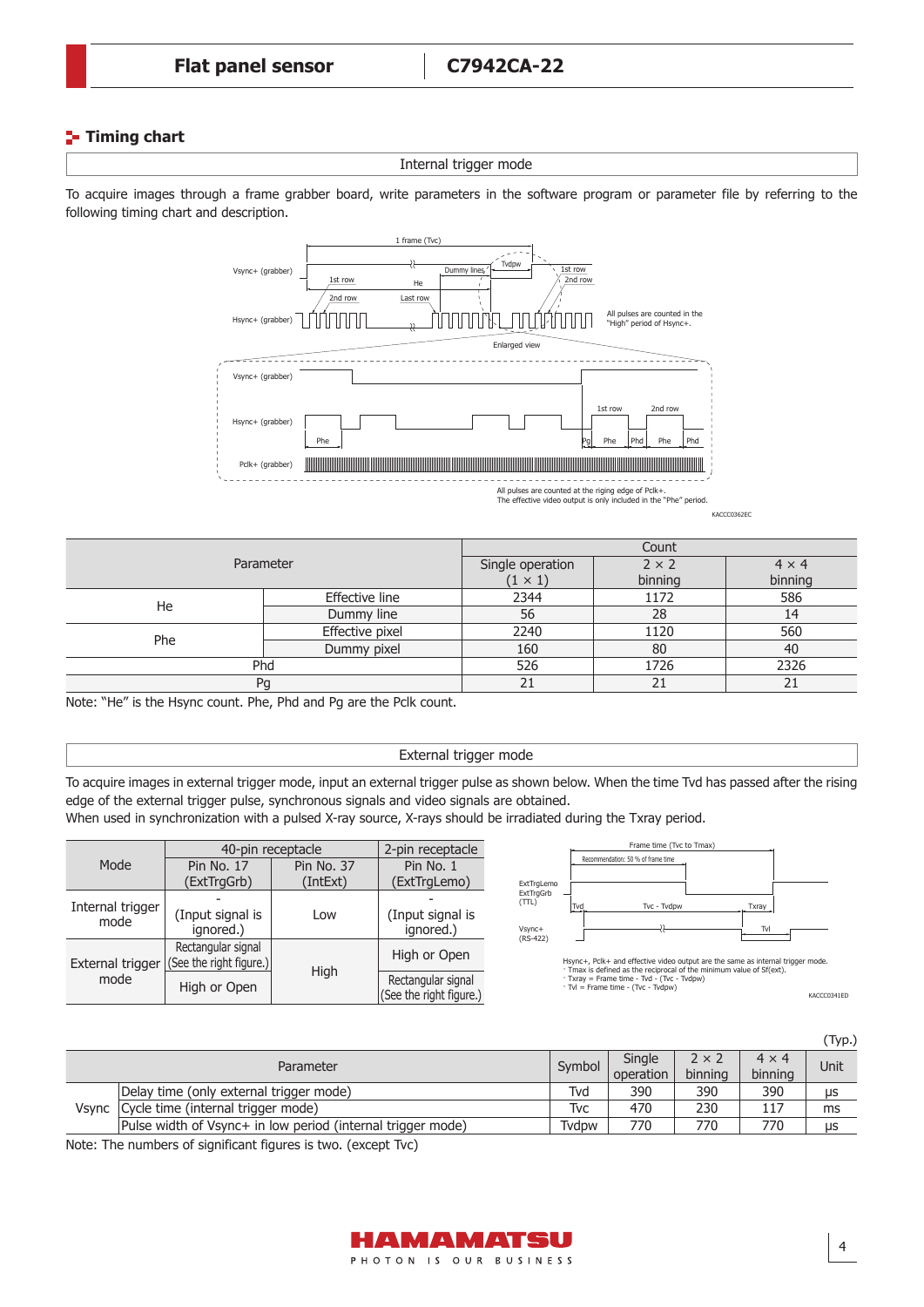## **H** Accessories

- Power cable (terminated with an FGG.2B.307.CLAD92Z plug at one end and open at the other end; 2 m; see Table 2.)
- External trigger cable (terminated with an FFA.0S.302.CLAC37 plug at one end and open at the other end; 5 m; see Table 3.)
- Earth cable (AWG18; 4 m)

The image acquisition software and image processing libraries are not included with the flat panel sensor.

# **E** System requirements

To operate the C7942CA-22 at full performance, the following system and peripherals are required.

- PC: Prepare a PC that meets the specifications of the frame grabber board while taking the required image processing capability into account.
- Frame grabber board: Monochrome 16 bits or more, pixel clock 16 MHz or more, RS-422 interface synchronous signal
- Power source: A.vdd = +5.0 ± 0.1 V (1000 mA), D.vdd = +5.0 ± 0.1 V (1000 mA), V( $\pm$ 7.5 V) =  $\pm$ 7.5 V ± 0.5 V ( $\pm$ 100 mA) · The voltages described above are specified at the flat panel sensor side. The impedance of the power cable attached with the flat panel sensor is low enough but it causes 0.1 V approx. drop. Therefore the voltage at the power source side should be set 0.1 V higher than the voltage specified above.
	- · Please use a low noise series power supply. (Avoid using a switching power supply.)
	- · Install a noise filter on the AC power input line to prevent surges on the AC line.
	- · Always ground the ground terminal to avoid the effects of noise from peripheral devices.
- Frame grabber board cable (sold separately, see P. 8.): For synchronous signal, video output and external control (see Table 1.)

| Pin No.        | Signal          | Pin No. | Signal              |
|----------------|-----------------|---------|---------------------|
|                | Data1+ (LSB)    | 21      | Data1-(LSB)         |
| $\overline{2}$ | Data2+          | 22      | Data2-              |
| 3              | $Data3+$        | 23      | Data3-              |
| $\overline{4}$ | Data4+          | 24      | Data4-              |
| 5              | $Data5+$        | 25      | Data <sub>5</sub> - |
| 6              | Data6+          | 26      | Data6-              |
| 7              | Data7+          | 27      | Data7-              |
| 8              | Data8+          | 28      | Data8-              |
| 9              | Data9+          | 29      | Data9-              |
| 10             | Data10+         | 30      | Data10-             |
| 11             | $Data11+$       | 31      | Data11-             |
| 12             | Data12+ (MSB)   | 32      | Data12-(MSB)        |
| 13             | Reserved        | 33      | Reserved            |
| 14             | Reserved        | 34      | Reserved            |
| 15             | bin0 (TTL)      | 35      | <b>GND</b>          |
| 16             | bin1 (TTL)      | 36      | <b>GND</b>          |
| 17             | ExtTrgGrb (TTL) | 37      | IntExt (TTL)        |
| 18             | Vsync+          | 38      | Vsync-              |
| 19             | Hsync+          | 39      | Hsync-              |
| 20             | Pclk+           | 40      | Pclk-               |

[Table 1] Pin assignment of 40-pin receptacle

Unless otherwise noted, signal level is RS-422. 40-pin receptacle: 10240-52B2PL made by 3M Co. Ltd. Mating plug: 10140-6000EL made by 3M Co. Ltd.

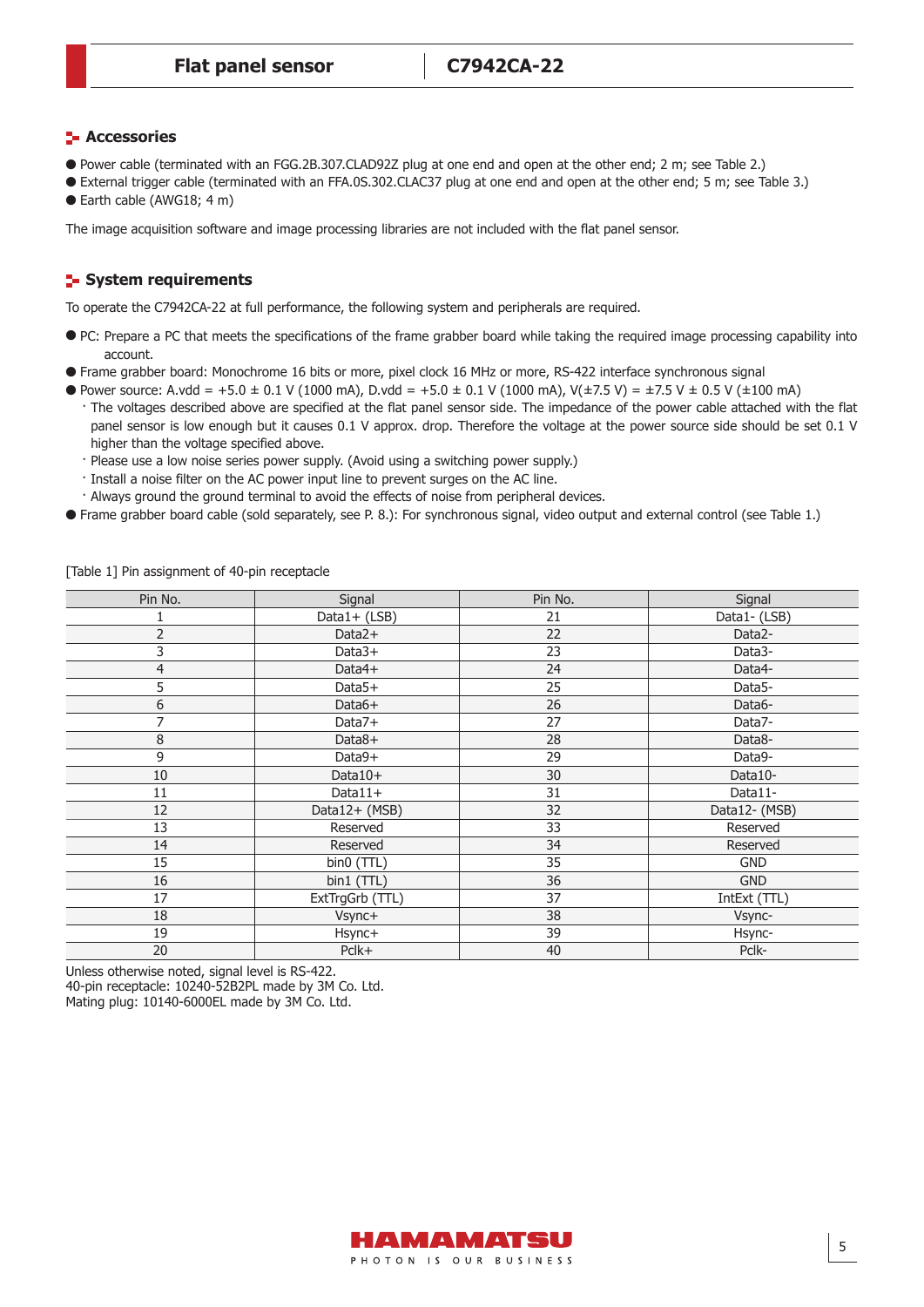|  |  | [Table 2] Power pin assignment and cable color |  |  |
|--|--|------------------------------------------------|--|--|
|  |  |                                                |  |  |

| Pin No. | Color        | Signal         |
|---------|--------------|----------------|
|         | <b>Brown</b> | $+7.5V$        |
|         | Red          | Analog GND     |
|         | Orange       | $-7.5V$        |
| 4       | Yellow       | Analog GND     |
|         | Green        | Analog +5 V    |
|         | Blue         | Digital GND    |
|         | Purple       | Digital $+5$ V |
| Shield  |              | Analog GND     |

7-pin power receptacle: ECG.2B.307.CLV made by LEMO S.A. Mating power plug: FGG.2B.307.CLAD92Z made by LEMO S.A.

[Table 3] External trigger pin assignment and cable color

| Pin No. | Color                    | Signal                      |
|---------|--------------------------|-----------------------------|
|         | Rea                      | T<br><b>ExtTrgLemo</b><br>. |
|         | <b>Black</b>             | Signal GND                  |
| Shield  | $\overline{\phantom{0}}$ | Analog GND                  |

2-pin receptacle: ECP.0S.302.CLL made by LEMO S.A

Mating plug: FFA.0S.302.CLAC37 made by LEMO S.A.

# **Binning mode**

The C7942CA-22 has binning mode for reading out signals from multiple pixels at a time. The binning mode setting can be changed by using I/O port.

[Table 4] Binning mode setting (Grabber interface: 40-pin receptacle)

|                                 | Pin No.       |               |
|---------------------------------|---------------|---------------|
| Operating mode                  | No. 15 (bin0) | No. 16 (bin1) |
| Single operation $(1 \times 1)$ | Low           | Low           |
| $2 \times 2$ binning            | High          | Low           |
| $4 \times 4$ binning            | High          | High          |

# **E** Connection example

Install the frame grabber board into the PC by the manufacturer's instructions. When a general-purpose frame grabber board with I/O control is used, the binning mode or trigger mode can be set by controlling bin0, bin1, IntExt, and ExtTrgGrb through the I/O line.



6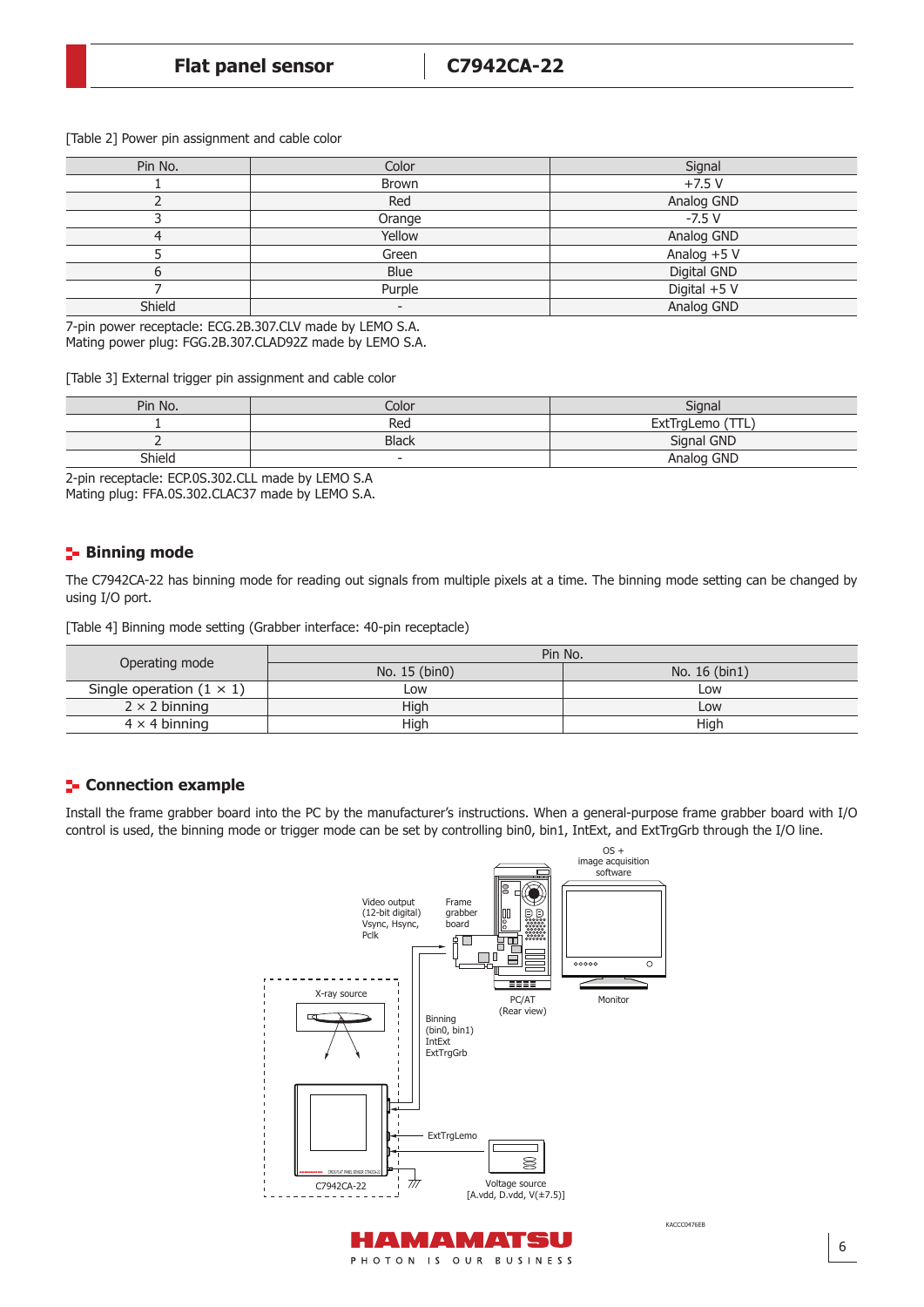

# **Dimensional outline (unit: mm, tolerance: ±1 mm unless otherwise noted)**

KACCA0248EB

## **Notice**

- · Do not subject the flat panel sensors to strong vibration or shock (Strong shock such as drop impacts may cause permanent damage to these sensors).
- · Users must take responsibility for implementing X-ray shielding safety measures to avoid the risk of X-ray exposure.
- · Data listed in this datasheet is defined at the time of shipment. Characteristics may vary somewhat due to exposure to X-rays so take proper coutermeasures such as making periodic image correction.
- · This product is warranted for a period of 12 months after the date of the shipment.

 The warranty is limited to make a replacement or repair of any defective product due to defects in workmanship or materials used in manufacture. The warranty does not cover loss or damage caused by natural disaster, misuse (including modifications and any use not complying with the environment, application, usage and storage conditions described in this datasheet), or total radiation dose over 1 MR (incident X-ray energy: less than 100 kVp) even within the warranty period.

- · As described above, flat panel sensors have limited resistance to radiation. This must be taken into account when using a flat panel sensor under continuous irradiation (This sensor cannot be used for in-line application).
- · When using flat panel sensors in non-destructive inspection equipment, please contact us and provide information such as irradiation conditions.

#### **F** Guideline on the regular replacement period of consumables

The characteristics of the flat panel sensor degrade when it is subject to X-ray irradiation. The scintillator undergoes discoloration causing the flat panel sensor's sensitivity to be reduced, and dark output increases as the photodiodes are damaged. The photodiodes' dark output may also increase locally. In addition to regularly acquiring images for correction, consider regularly replacing the flat panel sensor as a consumable product.

As a guideline on the regular replacement period of the flat panel sensor, the period until the total warranty dose is reached can be used. The period until the total warranty dose is reached can be calculated simply using the following formula.

Period until the total warranty dose is reached [day] = Total warranty dose [MR] × Minimum sensitivity [LSB/mR] × 0.7\*

Saturation output [LSB/frame] × Maximum frame rate [frames/s] × 3600 [s/hour] × X-ray irradiation time [hours/day]

\* Sensitivity attenuation of the flat panel sensor due to X-ray irradiation

As an example, if the following values are substituted in the above formula, the number of operating days is 237.

- · Total warranty dose: 1 MR
- · Minimum sensitivity: 20 LSB/mR (80 kVp)
- · Saturation output: 4096 LSB/frame
- · Maximum frame rate: 2 frames/s
- · X-ray irradiation time: 2 hours/day

Typical examples of variations in the sensitivity and dark output due to X-ray irradiation are provided in the flat panel sensor application manual. If you would like to obtain the application manual, contact your local Hamamatsu office.

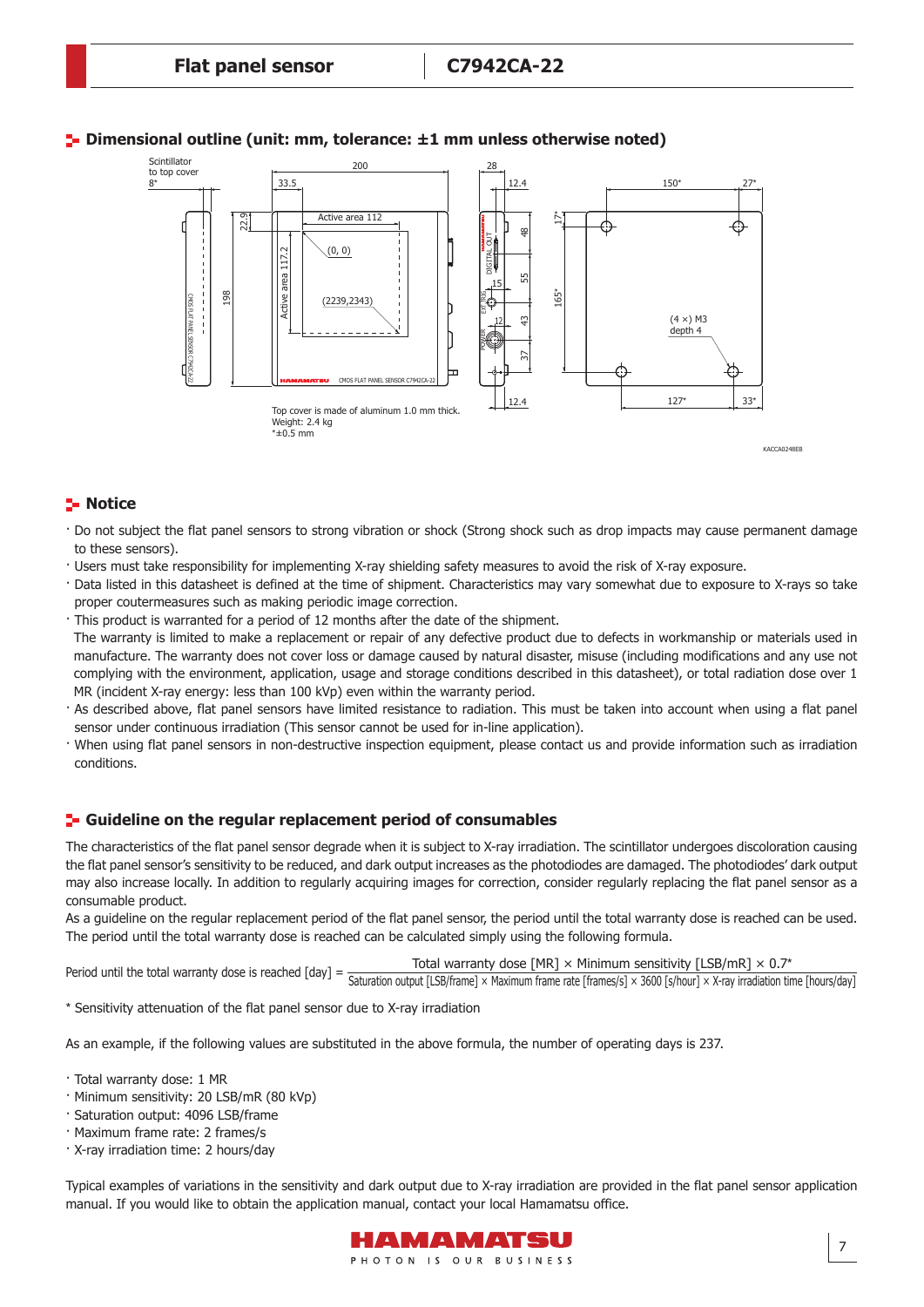#### **Description of terms**

#### **Blemish**

Length of pixel cluster which has less than 90 % of the average sensitivity of the surrounding pixels.

#### **Bright line output adjacent to a defect line**

The relative sensitivity ratio "a/b" should be 120 % or less for both vertical and horizontal lines, where "a" and "b" are defined as follows:

a: Average sensitivity of bright line (Line A) adjacent to defect line b: Average sensitivity of standard line (Line B) adjacent to Line A

Note that the average sensitivity of the bright line is calculated from the region adjacent to the defect region in the defect line.

Example: See the right figure.

Defect region in defect line: From pixel (J, 1) to pixel (J, 15) a: Average sensitivity from pixel (I, 1) to pixel (I, 15) or from pixel (K, 1) to pixel (K, 15) b: Average sensitivity from pixel (H, 1) to pixel (H, 15) or from pixel (L, 1) to pixel (L, 15)

#### **Defect cluster**

Formed with more than  $3 \times 3$  pixels which have less than 1/8 of the average sensitivity of the surrounding pixels.



**Nonuniformity of sensitivity**

16 × 16 segments are 16 × 16-divided active area excluded 1 mm from the whole edge. Xij is defined as the average sensitivity of each segment.

Uniformity of sensitivity is calculated as following equation.

Nonunifomity of sensitivity = σ  $\overline{\overline{\mathbf{x}}}$ 

σ: standard deviation of 16 × 16 "Xij"

 $\bar{x}$ : average value of 16  $\times$  16 "Xij'